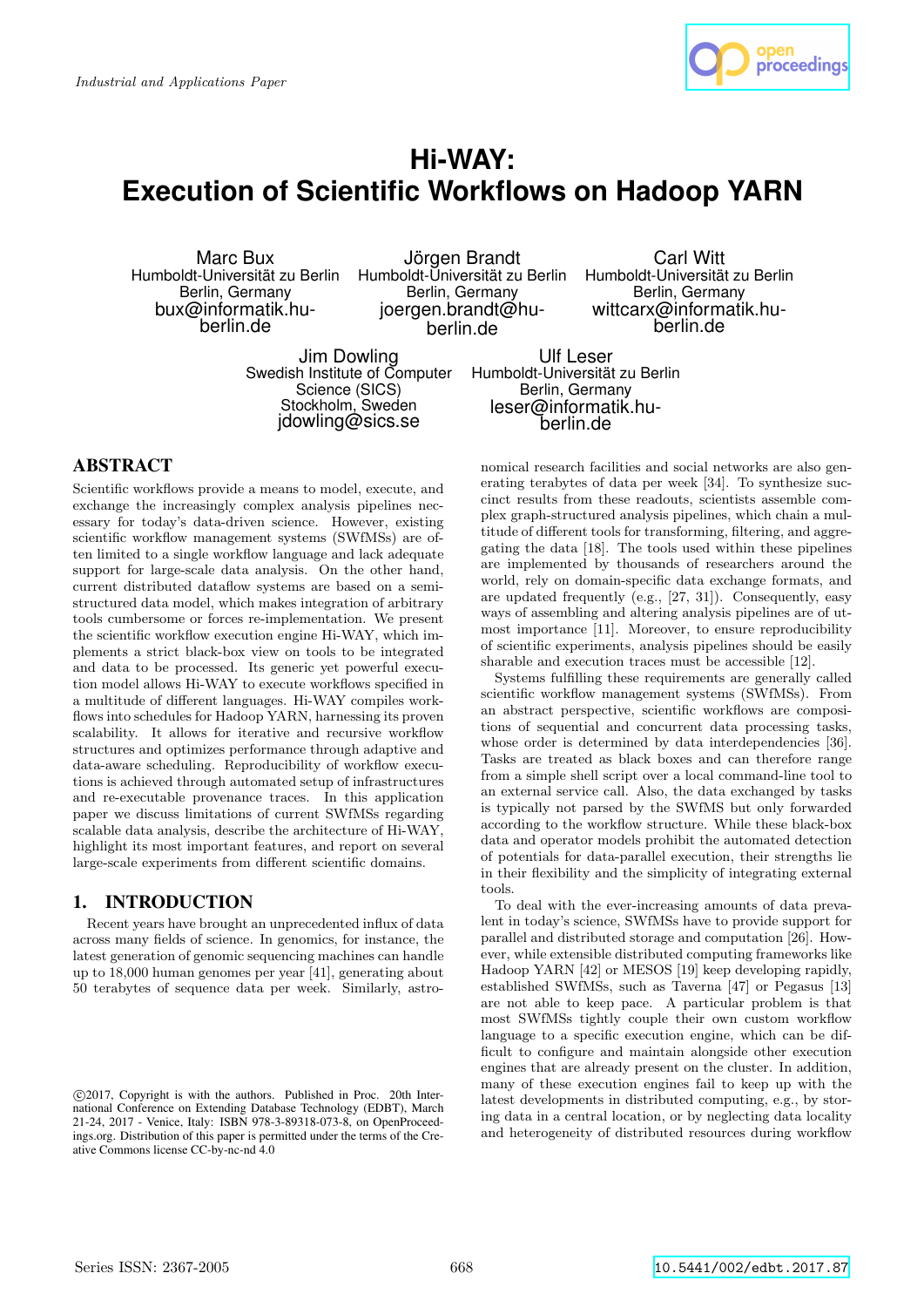scheduling [10]. Furthermore, despite reproducibility being advocated as a major strength of scientific workflows, most systems focus only on sharing workflows, disregarding the provisioning of input data and setup of the execution environment [15, 33]. Finally, many systems severely limit the expressiveness of their workflow language, e.g., by disallowing conditional or recursive structures. While the scientific workflow community is becoming increasingly aware of these issues (e.g., [8, 33, 50]), to date only isolated, often domainspecific solutions addressing only subsets of these problems have been proposed  $(e.g., [6, 14, 38]).$ 

At the same time, support for many of these features has been implemented in several recently developed distributed dataflow systems, such as Spark [49] or Flink [5]. However, such systems employ a semi-structured white-box (e.g., keyvalue-based) data model to automatically partition and parallelize dataflows. Unfortunately, a structured data model impedes the flexibility in workflow design when integrating external tools that read and write file-based data. To circumvent this problem, additional glue code for transforming to and from the structured data model has to be provided. This introduces unnecessary overhead in terms of time required for implementing the glue code as well as for the necessary data transformations at runtime [48].

In this application paper, we present the Hi-WAY Workflow Application master for YARN. Technically, Hi-WAY is yet another application master for YARN. Conceptually, it is a (surprisingly thin) layer between scientific workflow specifications expressed in different languages and Hadoop YARN. It emphasizes data center compatibility by being able to run on YARN installations of any size and type of underlying infrastructure. Compared to other SWfMSs, Hi-WAY brings the following specific features.

- 1. Multi-language support. Hi-WAY employs a generic yet powerful execution model. It has no own specification language, but instead comes with an extensible language interface and built-in support for multiple workflow languages, such as Cuneiform [8], Pegasus DAX [13], and Galaxy [17] (see Section 3.2).
- 2. Iterative workflows. Hi-WAY's execution model is expressive enough to support data-dependent controlflow decisions. This allows for the design of conditional, iterative, and recursive structures, which are increasingly common in distributed dataflows (e.g., [28]), yet are just beginning to emerge in scientific workflows (see Section 3.3).
- 3. Performance gains through adaptive scheduling. Hi-WAY supports various workflow scheduling algorithms. It utilizes statistics of earlier workflow executions to estimate the resource requirements of tasks awaiting execution and exploit heterogeneity in the computational infrastructures during scheduling. Also, Hi-WAY supports adaption of schedules to both data locality and resource availability (see Section 3.4).
- 4. Reproducible experiments. Hi-WAY generates comprehensive provenance traces, which can be directly reexecuted as workflows (see Section 3.5). Also, Hi-WAY uses Chef [2] and Karamel [1] for specifying automated setups of a workflow's software requirements and input data, including (if necessary) the installation of Hi-WAY and Hadoop (see Section 3.6).

5. Scalable execution. By employing Hadoop YARN as its underlying execution engine, Hi-WAY harnesses its scalable resource management, fault tolerance, and distributed file management (see Section 3.1).

While some of these features have been briefly outlined in the context of a demonstration paper [9], this is the first comprehensive description of Hi-WAY.

The remainder of this paper is structured as follows: Section 2 gives an overview of related work. Section 3 presents the architecture of Hi-WAY and gives detailed descriptions of the aforementioned core features, which are highlighted in italic font throughout the rest of the document. Section 4 describes several experiments showcasing these feature in real-life workflows on both local clusters and cloud computing infrastructure. Section 5 concludes the paper.

# 2. RELATED WORK

Projects with goals similar to Hi-WAY can be separated into two groups. The first group of systems comprises traditional SWfMSs, which, like Hi-WAY, employ black-box data and operator models. The second group encompasses distributed dataflow systems developed to process mostly structured or semi-structured (white-box) data. For a comprehensive overview of data-intensive scientific workflow management, readers are referred to [10] and [26].

# 2.1 Scientific Workflow Management

The SWfMS Pegasus [13] emphasizes scalability, utilizing HTCondor as its underlying execution engine. It enforces the usage of its own XML-based workflow language called DAX. Pegasus supports a number of scheduling policies, all of which are static, yet some of which can be considered adaptive (such as HEFT [39]). Finally, Pegasus does not allow for iterative workflow structures, since every task invocation has to be explicitly described in the DAX file. In contrast to Hi-WAY, Pegasus does not provide any means of reproducing scientific experiments across datacenters. Hi-WAY complements Pegasus by enabling Pegasus workflows to be run on top of Hadoop YARN, as outlined in Section 3.2.

Taverna [47] is an established SWfMS that focuses on usability, providing a graphical user interface for workflow design and monitoring as well as a comprehensive collection of pre-defined tools and remote services. Taverna emphasizes reproducibility of experiments and workflow sharing by integrating the public myExperiment workflow repository [16], in which over a thousand Taverna workflows have been made available. However, Taverna is mostly used to integrate web services and short-running tasks and thus does not support scalable distribution of workload across several worker nodes or any adaptive scheduling policies.

Galaxy [17] is a SWfMS that provides a web-based graphical user interface, an array of built-in libraries with a focus on computational biology, and a repository for sharing workflows and data. CloudMan [3] extends Galaxy with limited scalability by enabling Galaxy clusters of up to 20 nodes to be set up on Amazon's EC2 through an easy-to-use web interface. Unfortunately, Galaxy neither supports adaptive scheduling nor iterative workflow structures. Similar to Pegasus and as described in Section 3.2, Hi-WAY complements Galaxy by allowing exported Galaxy workflows to be run on Hadoop YARN. For a comparative evaluation of Hi-WAY and Galaxy CloudMan, refer to Section 4.2.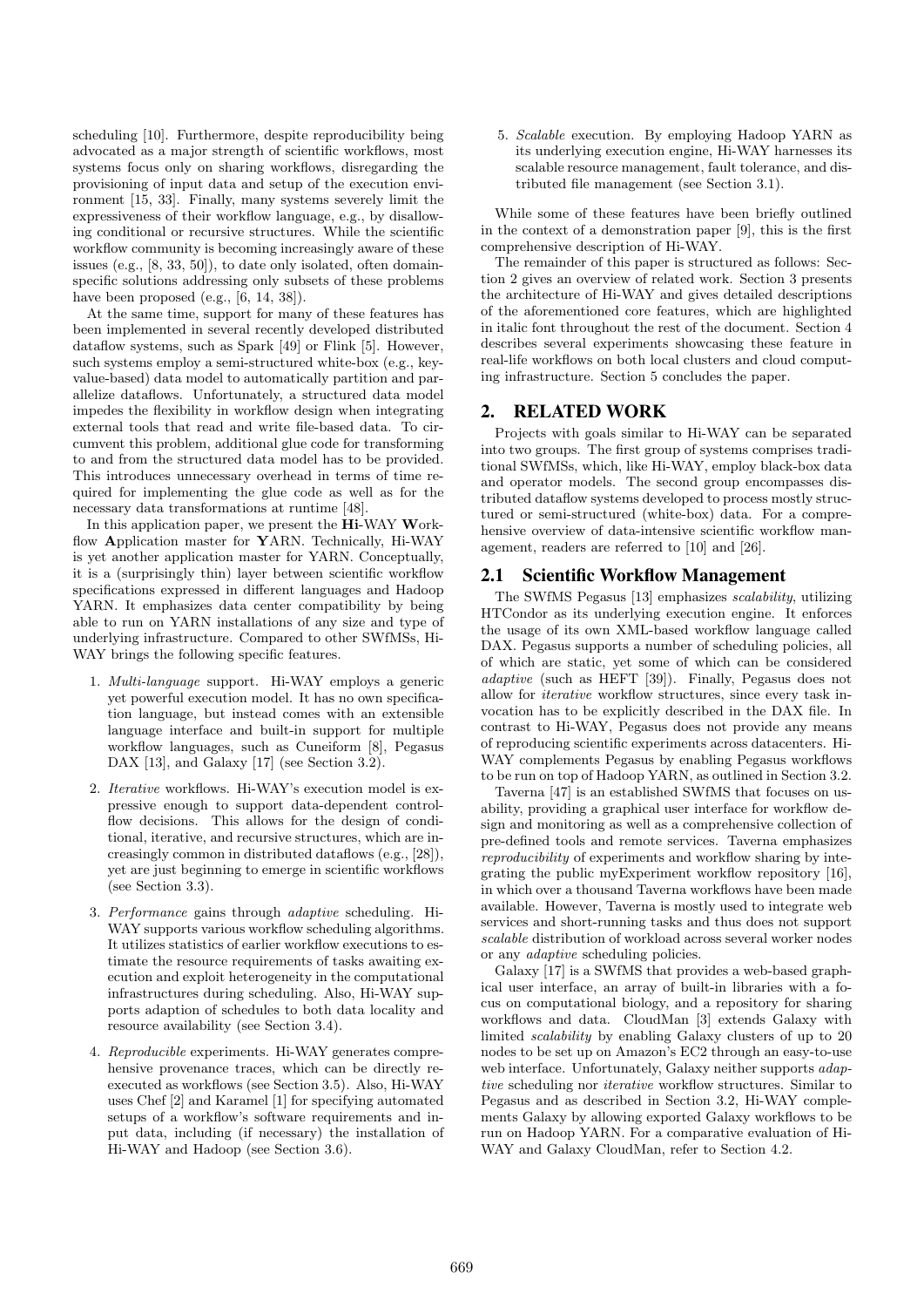Text-based parallel scripting languages like Makeflow [4], Snakemake [23], or Swift [45] are more light-weight alternatives to full-fledged SWfMSs. Swift [45] provides a functional scripting language that facilitates the design of inherently data-parallel workflows. Conversely, Snakemake [23] and Makeflow [4] are inspired by the build automation tool GNU make, enabling a goal-driven assembly of workflow scripts. All of these system have in common that they support the *scalable* execution of implemented workflows on distributed infrastructures, yet disregard other features typically present in SWfMSs, such as adaptive scheduling mechanisms or support for reproducibility.

Nextflow [38] is a recently proposed SWfMS [14], which brings its own domain-specific language. In Nextflow, software dependencies can be provided in the form of Docker or Shifter containers, which facilitates the design of reproducible workflows. Nextflow enables *scalable* execution by supporting several general-purpose batch schedulers. Compared to Hi-WAY, execution traces are less detailed and not re-executable. Furthermore, Nextflow does not exploit dataaware and adaptive scheduling potentials.

Toil [43] is a multi-language SWfMS that supports scalable workflow execution by interfacing with several distributed resource management systems. Its supported languages include the Common Workflow Language (CWL) [6], a YAMLbased workflow language that unifies concepts of various other languages, and a custom Python-based DSL that supports the design of iterative workflows. Similar to Nextflow, Toil enables sharable and reproducible workflow runs by allowing tasks to be wrapped in re-usable Docker containers. In contrast to Hi-WAY, Toil does not gather comprehensive provenance and statistics data and, consequently, does not support any means of *adaptive* workflow scheduling.

## 2.2 Distributed Dataflows Systems

Distributed dataflow systems like Spark [49] or Flink [5] have recently achieved strong momentum both in academia and in industry. These systems operate on semi-structured data and support different programming models, such as SQL-like expression languages or real-time stream processing. Departing from the black-box data model along with natively supporting concepts like data streaming and inmemory computing allows these systems to in many cases execute even sequential processing steps in parallel and circumvent the materialization of intermediate data on the hard disk. It also enables the automatic detection and exploitation of potentials for data parallelism. However, the resulting gains in performance come at the cost of reduced flexibility for workflow designers. This is especially problematic for scientists from domains other than the computational sciences. Since integrating external tools processing unstructured, file-based data is often tedious and undermines the benefits provided by dataflow systems, a substantial amount of researchers continue to rely on traditional scripting and programming languages to tackle their dataintensive analysis tasks (e.g., [27, 31]).

Tez [32] is an application master for YARN that enables the execution of DAGs comprising map, reduce, and custom tasks. Being a low-level library intended to be interfaced by higher-level applications, external tools consuming and producing file-based data need to be wrapped in order to be used in Tez. For a comparative evaluation between Hi-WAY and Tez, see Section 4.1.

While Tez runs DAGs comprising mostly map and reduce tasks, Hadoop workflow schedulers like Oozie [20] or Azkaban [35] have been developed to schedule DAGs consisting mostly of Hadoop jobs (e.g., MapReduce, Pig, Hive) on a Hadoop installation. In Oozie, tasks composing a workflow are transformed into a number of MapReduce jobs at runtime. When used to run arbitrary scientific workflows, systems like Oozie or Azkaban either introduce unnecessary overhead by wrapping the command-line tasks into degenerate MapReduce jobs or do not dispatch such tasks to Hadoop, but run them locally instead.

Chiron [30] is a scalable workflow management system in which data is represented as relations and workflow tasks implement one out of six higher-order functions (e.g., map, reduce, and filter). This departure from the black-box view on data inherent to most SWfMSs enables Chiron to apply concepts of database query optimization to optimize performance through structural workflow reordering [29]. In contrast to Hi-WAY, Chiron is limited to a single, custom, XML-based workflow language, which does not support iterative workflow structures. Furthermore, while Chiron, like Hi-WAY, is one of few systems in which a workflow's (incomplete) provenance data can be queried during execution of that same workflow, Chiron does not employ this data to perform any adaptive scheduling.

# 3. ARCHITECTURE

Hi-WAY utilizes Hadoop as its underlying system for the management of both distributed computational resources and storage (see Section 3.1). It comprises three main components, as shown in Figure 1. First, the Workflow Driver parses a scientific workflow specified in any of the supported workflow languages and reports any discovered tasks to the Workflow Scheduler (see Sections 3.2 and 3.3). Secondly, the Workflow Scheduler assigns tasks to compute resources provided by Hadoop YARN according to a selected scheduling policy (see Section 3.4). Finally, the Provenance Manager gathers comprehensive provenance and statistics information obtained during task and workflow execution, handling their long-term storage and providing the Workflow Scheduler with up-to-date statistics on previous task executions (see Section 3.5). Automated installation routines for the setup of Hadoop, Hi-WAY, and selected workflows are described in Section 3.6.

## 3.1 Interface with Hadoop YARN

Hadoop version 2.0 introduced the resource management component YARN along with the concept of job-specific application masters (AMs), increasing scalability beyond 4,000 computational nodes and enabling native support for non-MapReduce AMs. Hi-WAY seizes this concept by providing its own AM that interfaces with YARN.

To submit workflows for execution, Hi-WAY provides a light-weight client program. Each workflow that is launched from a client results in a separate instance of a Hi-WAY AM being spawned in its own container. Containers are YARN's basic unit of computation, encapsulating a fixed amount of virtual processor cores and memory which can be specified in Hi-WAY's configuration. Having one dedicated AM per workflow results in a distribution of the workload associated with workflow execution management and is therefore required to fully unlock the scalability potential provided by Hadoop.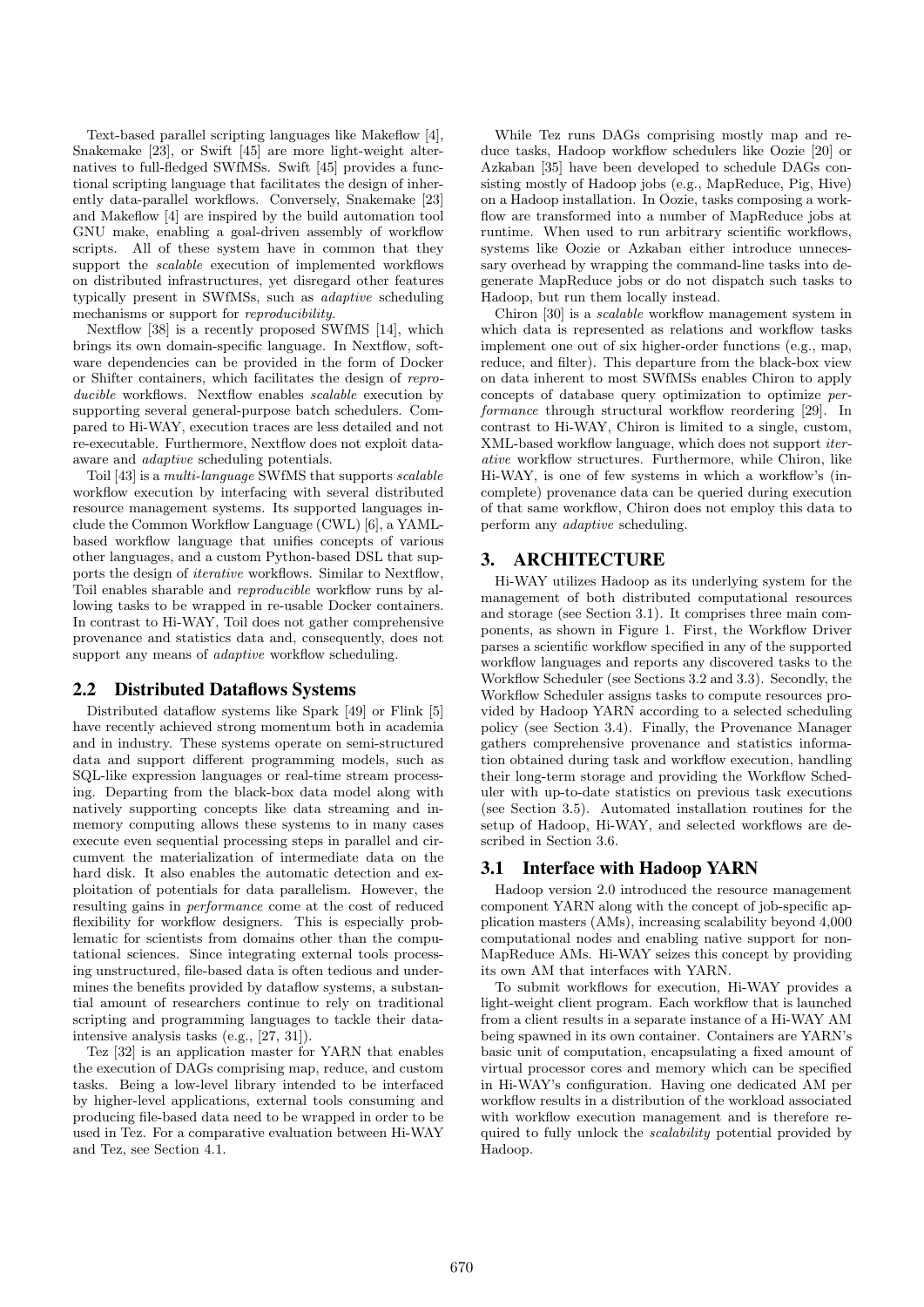

Figure 1: The architecture of the Hi-WAY application master: The Workflow Driver, described in Sections 3.2 and 3.3, parses a textual workflow file, monitors workflow execution, and notifies the Workflow Scheduler whenever it discovers new tasks. For tasks that are ready to be executed, the Workflow Scheduler, presented in Section 3.4, assembles a schedule. Provenance and statistics data obtained during workflow execution are handled by the Provenance Manager (see Section 3.5) and can be stored in a local file as well as a MySQL or Couchbase database.

For any of a workflow's tasks that await execution, the Hi-WAY AM responsible for running this particular workflow then requests an additional worker container from YARN. Once allocated, the lifecycle of these worker containers involves (i) obtaining the task's input data from HDFS, (ii) invoking the commands associated with the task, and (iii) storing any generated output data in HDFS for consumption by other containers executing tasks in the future and possibly running on other compute nodes. Figure 2 illustrates this interaction between Hi-WAY's client application, AM and worker containers, as well as Hadoop's HDFS and YARN components.

Besides having dedicated AM instances per workflow, another prerequisite for scalable workflow execution is the ability to recover from failures. To this end, Hi-WAY is able to re-try failed tasks, requesting YARN to allocate the additional containers on different compute nodes. Also, data processed and produced by Hi-WAY persists through the crash of a storage node, since Hi-WAY exploits the redundant file storage of HDFS for any input, output, and intermediate data associated with a workflow.

## 3.2 Workflow Language Interface

Hi-WAY sunders the tight coupling of scientific workflow languages and execution engines prevalent in established SWfMSs. For this purpose, its Workflow Driver (see Section 3.3) provides an extensible, multilingual language interface, which is able to interpret scientific workflows written in a number of established workflow languages. Currently, four scientific workflow languages are supported: (i) the textual workflow language Cuneiform [8], (ii) DAX, which is the XML-based workflow language of the SWfMS Pegasus [13], (iii) workflows exported from the SWfMS Galaxy [17], and (iv) Hi-WAY provenance traces, which can also be interpreted as scientific workflows (see Section 3.5).

Cuneiform [8] is a minimal workflow language that supports direct integration of code written in a large range of external programming languages (e.g., Bash, Python, R, Perl, Java). It supports iterative workflows and treats tasks as black boxes, allowing the integration of various tools and



Figure 2: Functional interaction between the components of Hi-WAY and Hadoop (white boxes; see Section 3.1) as well as further requirements for running workflows (gray boxes; see Section 3.6). A workflow is launched from a client application, resulting in a new instance of a Hi-WAY AM within a container provided by one of YARN's NodeManagers (NMs). This AM parses the workflow file residing in HDFS and prompts YARN to spawn additional worker containers for tasks that are ready to run. During task execution, these worker containers obtain input data from HDFS, invoke locally available executables, and generate output data, which is placed in HDFS for use by other worker containers.

libraries independent of their programming API. Cuneiform facilitates the assembly of highly parallel data processing pipelines by providing a range of second-order functions extending beyond map and reduce operations.

DAX [13] is Pegasus' built-in workflow description language, in which workflows are specified in an XML file. Contrary to Cuneiform, DAX workflows are static, explicitly specifying every task to be invoked and every file to be processed or produced by these tasks during workflow execution. Consequently, DAX workflows can become quite large and are not intended to be read or written by workflow developers directly. Instead, APIs enabling the generation of DAX workflows are provided for Java, Python, and Perl.

Workflows in the web-based SWfMS Galaxy [17] can be created using a graphical user interface, in which the tasks comprising the workflow can be selected from a large range of software libraries that are part of any Galaxy installation. This process of workflow assembly results in a static workflow graph that can be exported to a JSON file, which can then be interpreted by Hi-WAY. In workflows exported from Galaxy, the workflow's input files are not explicitly designated. Instead, input ports serve as placeholders for the input files, which are resolved interactively when the workflow is committed to Hi-WAY for execution.

In addition to these workflow languages, Hi-WAY can easily be extended to parse and execute other non-interactive workflow languages. For non-iterative languages, one only needs to extend the Workflow Driver class and implement the method that parses a textual workflow file to determine the tasks and data dependencies composing the workflow.

# 3.3 Iterative Workflow Driver

On execution onset, the Workflow Driver parses the workflow file to determine inferable tasks along with the files they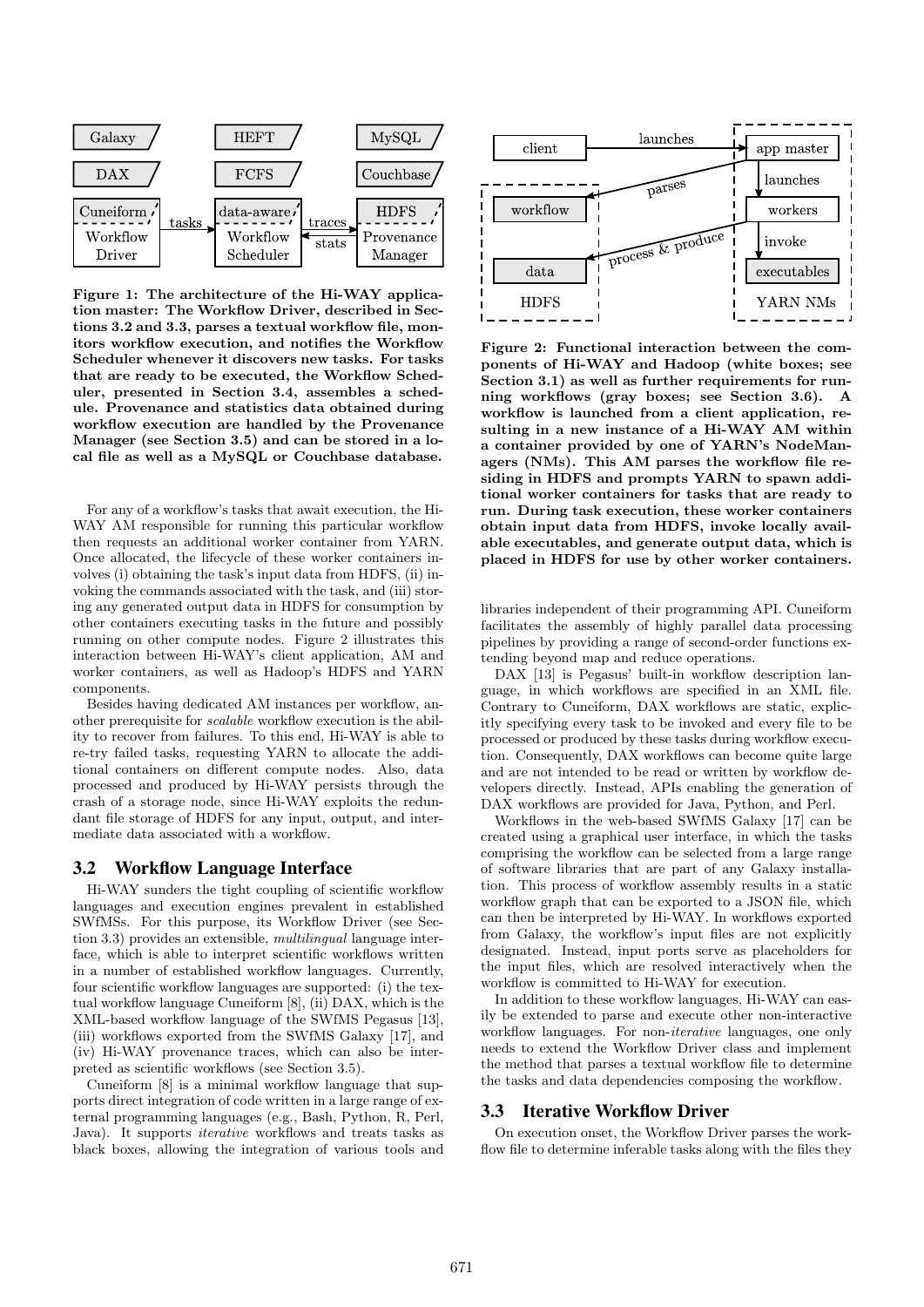process and produce. Any discovered tasks are passed to the Workflow Scheduler, which then assembles a schedule and creates container requests whenever a task's data dependencies are met. Subsequently, the Workflow Driver supervises workflow execution, waiting for container requests to be fulfilled or for tasks to terminate. In the former case, the Workflow Driver requests the Workflow Scheduler to choose a task to be launched in that container. In the latter case, the Workflow Driver registers any newly produced data, which may induce new tasks becoming ready for execution and thus new container requests to be issued.

One of Hi-WAY's core strengths is its ability to interpret iterative workflows, which may contain unbounded loops, conditionals, and recursive tasks. In such iterative workflows, the termination of a task may entail the discovery of entirely new tasks. For this reason, the Workflow Driver dynamically evaluates the results of completed tasks, forwarding newly discovered tasks to the Workflow Scheduler, similar to during workflow parsing. See Figure 3 for a visualization of the Workflow Driver's execution model.



Figure 3: The iterative Workflow Driver's execution model. A workflow is parsed, entailing the discovery of tasks as well as the request for and eventual allocation of containers for ready tasks. Upon termination of a task executed in an allocated container, previously discovered tasks might become ready (resulting in new container requests), new tasks might be discovered, or the workflow might terminate.

As an example for an iterative workflow, consider an implementation of the k-means clustering algorithm commonly encountered in machine learning applications. k-means provides a heuristic for partitioning a number of data points into k clusters. To this end, over a sequence of parallelizable steps, an initial random clustering is iteratively refined until convergence is reached. Only by means of conditional task execution and unbounded iteration can this algorithm be implemented as a workflow, which underlines the importance of such iterative control structures in scientific workflows. The implementation of the  $k$ -means algorithm as a Cuneiform workflow has been published in [9].

## 3.4 Workflow Scheduler

Determining a suitable assignment of tasks to compute nodes is called workflow scheduling. To this end, the Workflow Scheduler receives tasks discovered by the Workflow Driver, from which it builds a schedule and creates container requests. Based on this schedule, the Workflow Scheduler selects a task for execution whenever a container has been allocated. This higher-level scheduler is different to YARN's internal schedulers, which, at a lower level, determine how to distribute resources between multiple users and applications. Hi-WAY provides a selection of workflow scheduling policies

that optimize performance for different workflow structures and computational architectures.

Most established SWfMSs employ a first-come-first-served (FCFS) scheduling policy in which tasks are placed at the tail of a queue, from whose head they are removed and dispatched for execution whenever new resources become available. While Hi-WAY supports FCFS scheduling as well, its default scheduling policy is a data-aware scheduler intended for I/O-intensive workflows. The data-aware scheduler minimizes data transfer by assigning tasks to compute nodes based on the amount of input data that is already present locally. To this end, whenever a new container is allocated, the data-aware scheduler skims through all tasks pending execution, from which it selects the task with the highest fraction of input data available locally (in HDFS) on the compute node hosting the newly allocated container.

In contrast to data-aware and FCFS scheduling, static scheduling policies employ a pre-built schedule, which dictates how the tasks composing a workflow are to be assigned to available compute nodes. When configured to employ a static scheduling policy, Hi-WAY's Workflow Scheduler assembles this schedule at the beginning of workflow execution and enforces containers to be placed on specific compute nodes according to this schedule. A basic static scheduling policy supported by Hi-WAY is a round-robin scheduler that assigns tasks in turn, and thus in equal numbers, to the available compute nodes.

In addition to these scheduling policies, Hi-WAY is also able to employ adaptive scheduling in which the assignment of tasks to compute nodes is based on continually updated runtime estimates and is therefore adapted to the computational infrastructure. To determine such runtime estimates, the Provenance Manager, which is responsible for gathering, storing, and providing provenance and statistics data (see Section 3.5), supplies the Workflow Scheduler with exhaustive statistics. For instance, when deciding whether to assign a task to a newly allocated container on a certain compute node, the Workflow Scheduler can query the Provenance Manager for (i) the observed runtimes of earlier tasks of the same signature (i.e., invoking the same tools) running on either the same or other compute nodes, (ii) the names and sizes of the files being processed in these tasks, and (iii) the data transfer times for obtaining this input data.

If available, based on this information the Workflow Scheduler is able to determine runtime estimates for running any task on any machine. In order to quickly adapt to performance changes in the computational infrastructure, the current strategy for computing these runtime estimates is to always use the latest observed runtime. If no runtimes have been observed yet for a particular task-machine-assignment, a default runtime of zero is assumed to encourage trying out new assignments and thus obtain a more complete picture of which task performs well on which machine.

To make use of these runtime estimates, Hi-WAY supports heterogeneous earliest finish time (HEFT) [39] scheduling. HEFT exploits heterogeneity in both the tasks to be executed as well as the underlying computational infrastructure. To this end, it uses runtime estimates to rank tasks by the expected time required from task onset to workflow terminus. By decreasing rank, tasks are assigned to compute nodes with a favorable runtime estimate, i.e., critical tasks with a longer time to finish are placed on the bestperforming nodes first.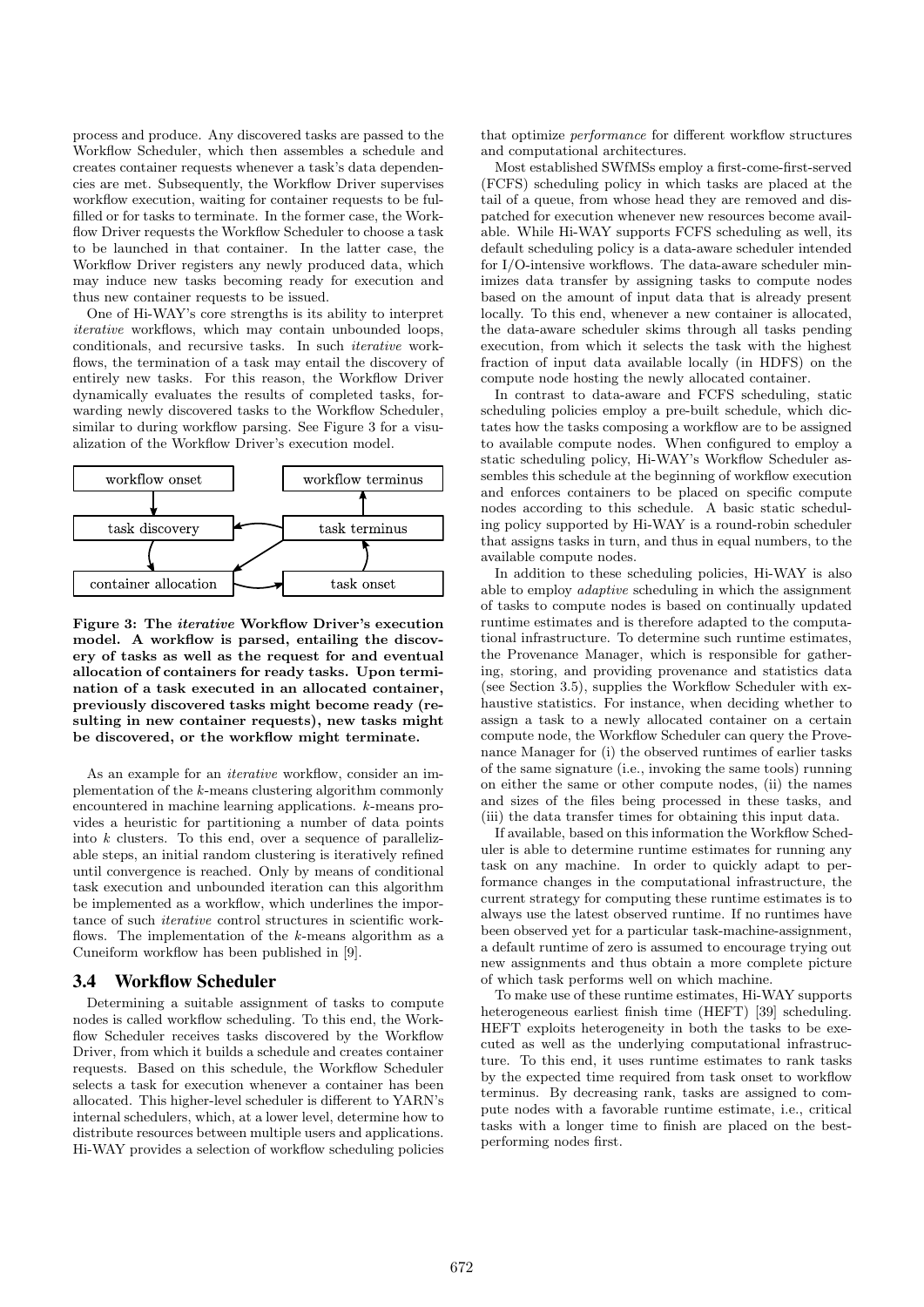Since static schedulers like round-robin and HEFT require the complete invocation graph of a workflow to be deductible at the onset of computation, static scheduling can not be used in conjunction with workflow languages that allow iterative workflows. Hence, the latter two (static) scheduling policies are not compatible with Cuneiform workflows (see Section 3.3).

Additional (non-static) adaptive scheduling policies are in the process of being integrated and will be described and evaluated in a separate manuscript. However, note that due to the black-box operator model, scheduling policies may not conduct structural alterations to the workflow automatically, as commonly found in database query optimization.

## 3.5 Provenance Manager

The Provenance Manager surveys workflow execution and registers events at different levels of granularity. First, it traces events at the workflow level, including the name of the workflow and its total execution time. Secondly, it logs events for each task, e.g., the commands invoked to spawn the task, its makespan, its standard output and error channels and the compute node on which it ran. Thirdly, it stores events for each file consumed and produced by a task. This includes its size and the time it took to move the file between HDFS and the local file system. All of this provenance data is supplemented with timestamps as well as unique identifiers and stored as JSON objects in a trace file in HDFS, from where it can be accessed by other instances of Hi-WAY.

Since this trace file holds information about all of a workflow's tasks and data dependencies, it can be interpreted as a workflow itself. Hi-WAY promotes reproducibility of experiments by being able to parse and execute such workflow traces directly through its Workflow Driver, albeit not necessarily on the same compute nodes. Hence, workflow trace files generated by Hi-WAY constitute a fourth supported workflow language.

Evidently, the amount of workflow traces can become difficult to handle for heavily-used installations of Hi-WAY with thousands of trace files or more. To cope with such high volumes of data, Hi-WAY provides prototypical implementations for storing and accessing this provenance data in a MySQL or Couchbase database as an alternative to storing trace files in HDFS. The usage of a database for storing this provenance data brings the added benefit of facilitating manual queries and aggregation.

## 3.6 Reproducible Installation

The properties of the scientific workflow programming model with its black-box data and operator models, as well as the usage of Hadoop for resource management and data distribution, both dictate requirements for workflow designers (for an illustration of some of these requirements, refer to Figure 2). First, all of a workflow's software dependencies (executables, software libraries, etc.) have to be available on each of the compute nodes managed by YARN, since any of the tasks composing a workflow could be assigned to any compute node. Secondly, any input data required to run the workflow has to be placed in HDFS or made locally available on all nodes.

To set up an installation of Hi-WAY and Hadoop, configuration routines are available online in the form of Chef recipes. Chef is a configuration management software for the automated setup of computational infrastructures [2]. These

Chef installation routines, called recipes, allow for the setup of standalone or distributed Hi-WAY installations, either on local machines or in public compute clouds such as Amazon's EC2. In addition, recipes are available for setting up a large variety of execution-ready workflows. This includes obtaining their input data, placing it in HDFS, and installing any software dependencies required to run the workflow. Besides providing a broad array of use cases, these recipes enable reproducibility of all the experiments outlined in Section 4. The procedure of running these Chef recipes via the orchestration engine Karamel [1] to set up a distributed Hi-WAY execution environment along with a selection of workflows is described in [9] and on http://saasfee.io.

Note that this means of providing reproducibility exists in addition to the executable provenance traces described in Section 3.5. However, while the Chef recipes are well-suited for reproducing experiments across different research groups and compute clusters, the executable trace files are intended for use on the same cluster, since running a trace file requires input data to be located and software requirements to be available just like during the workflow run from which the trace file was derived.

# 4. EVALUATION

We conducted a number of experiments in which we evaluated Hi-WAY's core features of scalability, performant execution, and adaptive workflow scheduling. The remaining properties (support for multilingualism, reproducible experiments, and iterative workflows) are achieved by design. The workflows outlined in this section are written in three different languages and can be automatically set up (including input data) and run on Hi-WAY with only a few clicks following the procedure described in Section 3.6.

Across the experiments described here, we executed relevant workflows from different areas of research on both virtual clusters of Amazon's EC2 and local computational infrastructure. Section 4.1 outlines two experiments in which we analyze the scalability and performance behavior of Hi-WAY when increasing the number of available computational nodes to very large numbers. In Section 4.2, we then describe an experiment that contrasts the performance of running a computationally intensive Galaxy workflow on both Hi-WAY and Galaxy CloudMan. Finally, in Section 4.3 we report on an experiment in which the effect of provenance data on adaptive scheduling is evaluated. Table 1 gives an overview of all experiments described in this section.

## 4.1 Scalability / Genomics

For evaluating the scalability of Hi-WAY, we employed a single nucleotide variant calling workflow [31], which determines and characterizes genomic variants in a number of genomes. The input of this workflow are genomic reads emitted from a next-generation sequencing machine, which are aligned against a reference genome in the first step of the workflow using Bowtie 2 [24]. In the second step of the workflow, alignments are sorted using SAMtools [25] and genomic variants are determined using VarScan [22]. Finally, detected variants are annotated using the ANNOVAR [44] toolkit. Input data, in the form of genomic reads, was obtained from the 1000 Genomes Project [37].

In a first experiment we implemented this workflow in both Cuneiform and Tez. We ran both Hi-WAY and Tez on a Hadoop installation set up on a local cluster comprising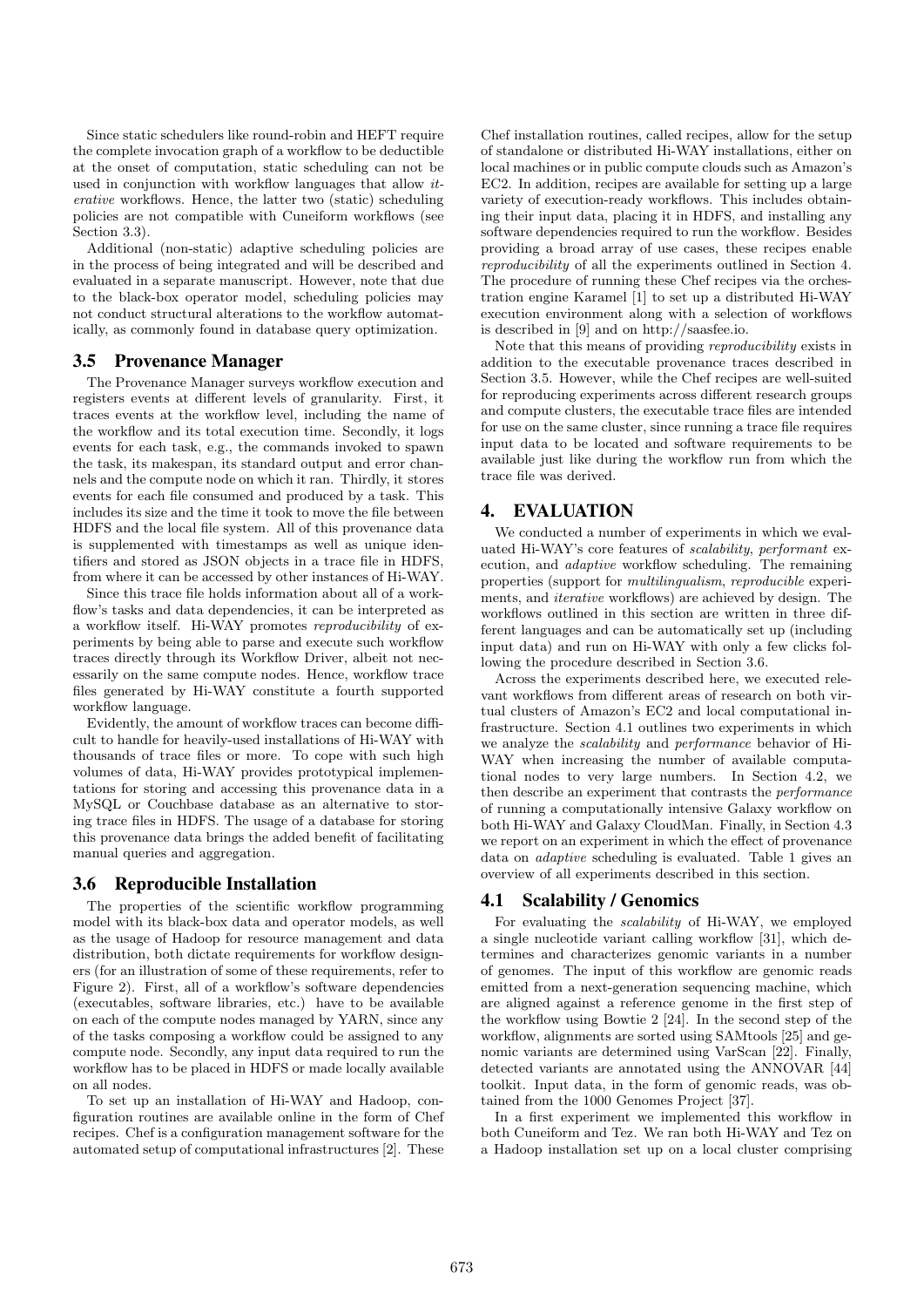Table 1: Overview of conducted experiments, their evaluation goals and the section in which they are outlined.

| workflow                                                      | domain                                              | language                                | scheduler                                          | infrastructure                                                                                          | runs     | evaluation                                                                           | section                  |
|---------------------------------------------------------------|-----------------------------------------------------|-----------------------------------------|----------------------------------------------------|---------------------------------------------------------------------------------------------------------|----------|--------------------------------------------------------------------------------------|--------------------------|
| SNV Calling<br>SNV Calling<br>$\rm RNA\text{-}seq$<br>Montage | genomics<br>genomics<br>bioinformatics<br>astronomy | Cuneiform<br>Cuneiform<br>Galaxy<br>DAX | $data$ -aware<br><b>FCFS</b><br>data-aware<br>HEFT | 24 Xeon E5-2620<br>$128$ EC2 m3. large<br>$6$ EC2 c3.2xlarge<br>$8 \text{ EC}2 \text{ m}3.\text{large}$ | 5.<br>80 | performance, scalability<br>scalability<br>performance<br><i>adaptive</i> scheduling | 4.1<br>4.1<br>4.2<br>4.3 |

24 compute nodes connected via a one gigabit switch. Each compute node provided 24 gigabyte of memory as well as two Intel Xeon E5-2620 processors with 24 virtual cores. This resulted in a maximum of 576 concurrently running containers, of which each one was provided with its own virtual processor core and one gigabyte of memory.

The results of this experiment are illustrated in Figure 4. Scalability beyond 96 containers was limited by network bandwidth. The results indicate that Hi-WAY performs comparably to Tez while network resources are sufficient, yet scales favorably in light of limited network resources due to its data-aware scheduling policy, which reduced data transfer by preferring to assign the data-intensive reference alignment tasks to containers on compute nodes with a locally available replicate of the input data. However, probably the most important finding of this experiment was that the implementation of the workflow in Cuneiform resulted in very little code and was finished in a few days, whereas it took several weeks and a lot of code in Tez.



Figure 4: Mean runtimes of the variant calling workflow with increasing number of containers. Note that both axes are in logarithmic scale.

In a second experiment, we increased the volume of input data while at the same time reducing network load by (i) using additional genomic read files from the 1000 Genomes Project, (ii) compressing intermediate alignment data using CRAM referential compression [25], and (iii) obtaining input read data during workflow execution from the Amazon S3 bucket of the 1000 Genomes Project instead of storing them on the cluster in HDFS.

In the process of this second experiment, the workflow was first run using a single worker node, processing a single genomic sample comprising eight files, each about one gigabyte in size, thus amounting to eight gigabytes of input data in total. In subsequent runs, we then repeatedly doubled the number of worker nodes and volume of input data. In the last run (after seven duplications), the computational infrastructure consisted of 128 worker nodes, whereas the workflow's input data comprised 128 samples of eight roughly gigabyte-sized files each, amounting to a total volume of more than a terabyte of data.

The experiment was run three times on virtual clusters of Amazon's EC2. To investigate potential effects of datacenter locality on workflow runtime (which we did not observe during the experiment), these clusters were set up in different EC2 regions – once in the EU West (Ireland) and twice in the US East (North Virginia) region. Since we intended to analyze the scalability of Hi-WAY, we isolated the Hi-WAY AM from the worker threads and Hadoop's master threads. To this end, dedicated compute nodes were provided for (i) the Hi-WAY AM, running in its own YARN container, and (ii) the two Hadoop master threads (HDFS's NameNode and YARN's ResourceManager). All compute nodes – the two master nodes and all of the up to 128 worker nodes – were configured to be of type m3.large, each providing two virtual processing cores, 7.5 gigabytes of main memory, and 32 gigabytes of local SSD storage.

All of the experiment runs were set up automatically using Karamel [1]. Over the course of the experiment we determined the runtime of the workflow. Furthermore, the CPU, I/O, and network performance of the master and worker nodes was monitored during workflow execution using the Linux tools uptime, ifstat, and iostat. Since the workflow's tasks required the whole memory provided by a single compute node, we configured Hi-WAY to only allow a single container per worker node at the same time, enabling multithreading for tasks running within that container whenever possible. Hi-WAY was configured to utilize the basic FCFS queue scheduler (see Section 3.4). Other than that, both Hi-WAY and Hadoop were set up with default parameters.

The average of measured runtimes with steadily increasing amounts of both compute nodes and input data is displayed in Table 2 and Figure 5. The regression curve indicates near-linear scalability: The doubling of input data and the associated doubling of workload is almost fully offset by a doubling of worker nodes. This is even true for the maximum investigated cluster size of 128 nodes, in which a terabyte of genomic reads was aligned and analyzed against the whole human genome. Note that extrapolating the average runtime for processing eight gigabytes of data on a single machine reveals that aligning a whole terabyte of genomic read data against the whole human genome along with further downstream processing would easily take a month on a single machine.

We identified and evaluated several potential bottlenecks when scaling out a Hi-WAY installation beyond 128 nodes. For instance, Hadoop's master processes, YARN's Resource-Manager and HDFS's NameNode, could prove to limit scalability. Similarly, the Hi-WAY AM process that handles the scheduling of tasks, the assembly of results, and the tracing of provenance, could collapse when further increasing the workload and the number of available compute nodes. To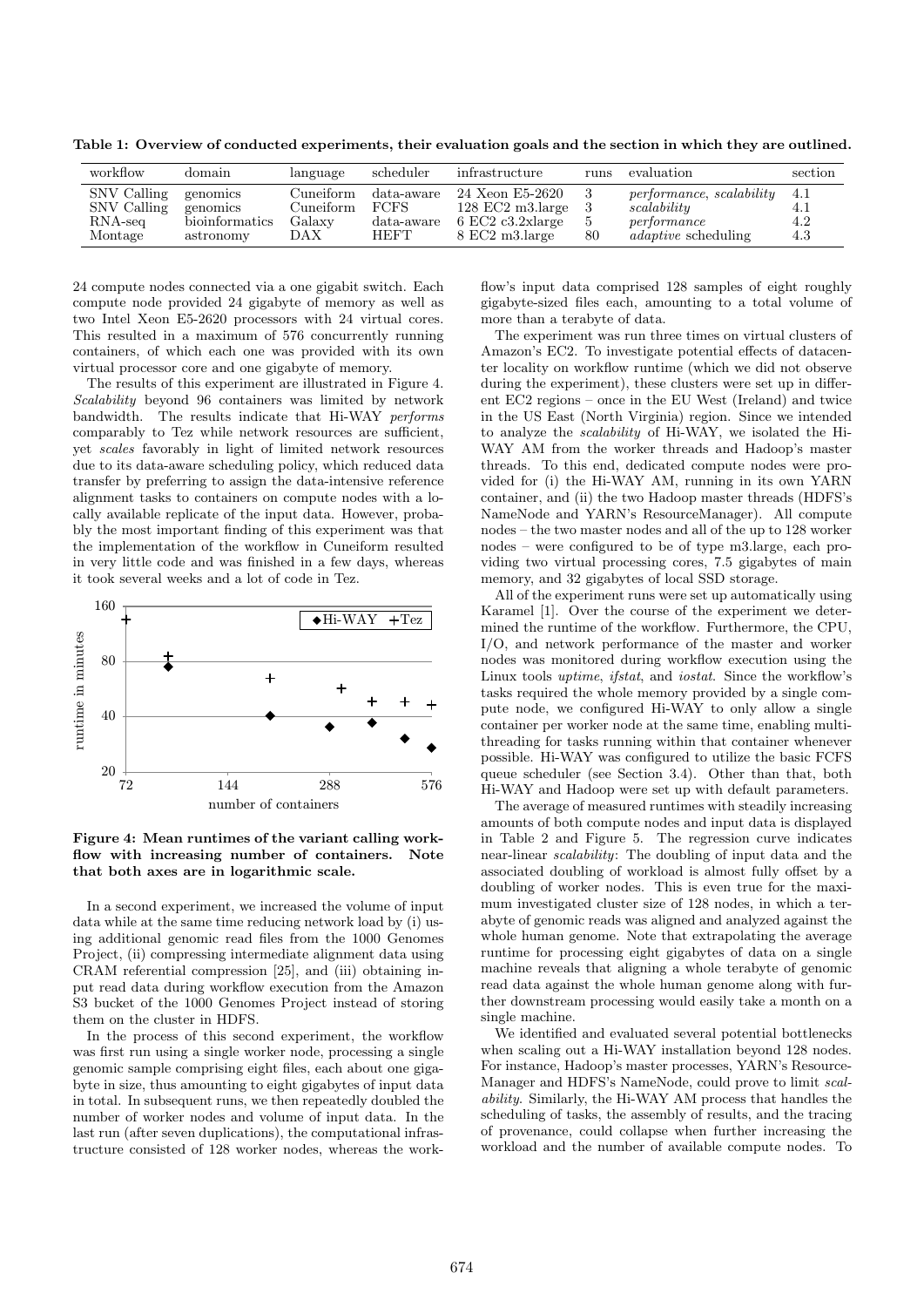Table 2: Summary of the scalability experiment described in Section 4.1. The number of provisioned VMs is displayed alongside the volume of processed data, average runtime (over three runs), and the incurred cost.

| number of worker VMs<br>number of master VMs                                                                                                                                                                               |  | 1<br>$\overline{2}$ | $\overline{2}$<br>$\overline{2}$ | 4<br>$\overline{2}$ | 8<br>$\overline{2}$ | 16<br>$\overline{2}$ | 32<br>$\overline{2}$ | 64<br>$\overline{2}$ | 128<br>$\overline{2}$ |  |
|----------------------------------------------------------------------------------------------------------------------------------------------------------------------------------------------------------------------------|--|---------------------|----------------------------------|---------------------|---------------------|----------------------|----------------------|----------------------|-----------------------|--|
| data volume                                                                                                                                                                                                                |  | $8.06$ GB           | 16.97 GB                         | 33.10 GB            | 69.47 GB            | 136.14 GB            | 270.98 GB            | 546.76 GB            | 1096.83 GB            |  |
| avg. runtime in min.<br>runtime std. dev.                                                                                                                                                                                  |  | 340.12<br>1.96      | 350.36<br>0.14                   | 351.62<br>2.15      | 344.82<br>1.88      | 375.57<br>14.84      | 372.09<br>22.10      | 380.24<br>22.34      | 353.39<br>6.01        |  |
| avg. $\cosh^1$ per run<br>avg. $cost1$ per GB                                                                                                                                                                              |  | \$2.48<br>\$0.31    | \$3.41<br>\$0.20                 | \$5.13<br>\$0.16    | \$8.39<br>\$0.12    | \$16.45<br>\$0.12    | \$30.78<br>\$0.11    | \$61.07<br>\$0.11    | \$111.79<br>\$0.10    |  |
| 500                                                                                                                                                                                                                        |  |                     |                                  |                     |                     |                      |                      |                      |                       |  |
| average runtime in minutes<br>400                                                                                                                                                                                          |  |                     |                                  |                     |                     | $\ddot{\bullet}$     |                      |                      |                       |  |
| 300                                                                                                                                                                                                                        |  |                     |                                  |                     |                     |                      |                      |                      |                       |  |
| 200                                                                                                                                                                                                                        |  |                     |                                  |                     |                     |                      |                      |                      |                       |  |
| 100                                                                                                                                                                                                                        |  |                     |                                  |                     |                     |                      |                      |                      |                       |  |
| $\overline{0}$                                                                                                                                                                                                             |  |                     |                                  |                     |                     |                      |                      |                      |                       |  |
| B data (B data 1984 GB data 1284 GB data 1256+ GB data 124 GB data 14 TB data 14 GB data 14 GB data 14 GB data<br>GD une 16+ GB data 192+ GB data<br>$N^M,$ 8+ $G^B$ data<br>number of compute nodes, volume of input data |  |                     |                                  |                     |                     |                      |                      |                      |                       |  |

Figure 5: Mean runtimes for three runs of the variant calling workflow described in Section 4.1 when repeatedly doubling the number of compute nodes available to Hi-WAY along with the input data to be processed. The error bars represent the standard deviation, whereas the line represents the (linear) regression curve<sup>2</sup>.

this end, we were interested in the resource utilization of these potential bottlenecks, which is displayed in Figure 6.

We observe a steady increase in load across all resources for the Hadoop and Hi-WAY master nodes when repeatedly doubling the workload and number of worker nodes. However, resource load stays well below maximum utilization at all cluster sizes. In fact, all resources are still utilized less than 5 % even when processing one terabyte of data across 128 worker nodes. Furthermore, we observe that resource utilization for Hi-WAY's master process is of the same order of magnitude as for Hadoop's master processes, which have been developed to scale to 10,000 compute nodes and beyond [42].

While resource utilization on the master nodes increases when growing the workload and computational infrastructure, we observe that CPU utilization stays close to the maximum of 2.0 on the worker nodes, whereas the other resources stay under-utilized. This finding is unsurprising,

since both the alignment step and the variant calling step of the workflow support multithreading and are known to be CPU-bound. Hence, this finding confirms that the cluster is nearly fully utilized for processing the workflow, whereas the master processes appear to be able to cope with a considerable amount of additional load.

## 4.2 Performance / Bioinformatics

RNA sequencing (RNA-seq) methodology makes use of next-generation sequencing technology to enable researchers to determine and quantify the transcription of genes in a given tissue sample. Trapnell et al. [40] have developed a workflow that has has been established as the *de facto* standard for processing and comparing RNA-seq data.

In the first step of this workflow, genomic reads are aligned against a reference genome using the two alignment tools Bowtie 2 [24] and TopHat 2 [21]. The alignment serves the purpose of identifying the reads' genomic positions, which have been lost during the sequencing process. This first step is comparable to the first step in the variant calling workflow described in Section 4.1. However, in this workflow, reads are obtained by sequencing only the transcriptome, i.e., the set of transcribed genes, as opposed to sequencing the whole genome. In the second step of the workflow, the Cufflinks [40] package is utilized to assemble and quantify transcripts of genes from these aligned reads and, finally, to compare quantified transcripts for different input samples, for instance between diseased and healthy samples. See Figure 7 for a visualization of the RNA-seq workflow.

<sup>1</sup>Here, we assume a price of \$0.146 per minute, as listed for m3.large instances in EC2's EU West region at the time of writing. We also assume billing per minute and disregard time required to set up the experiment.

<sup>&</sup>lt;sup>2</sup>The standard deviation is higher for cluster sizes of 16, 32, and 64 nodes, which is due to the observed runtime of the CPU-bound variant calling step being notably higher in one run of the experiment. Since these three measurements were temporally co-located and we did not observe similar distortions at any other point in time, this observation can most likely be attributed to external factors.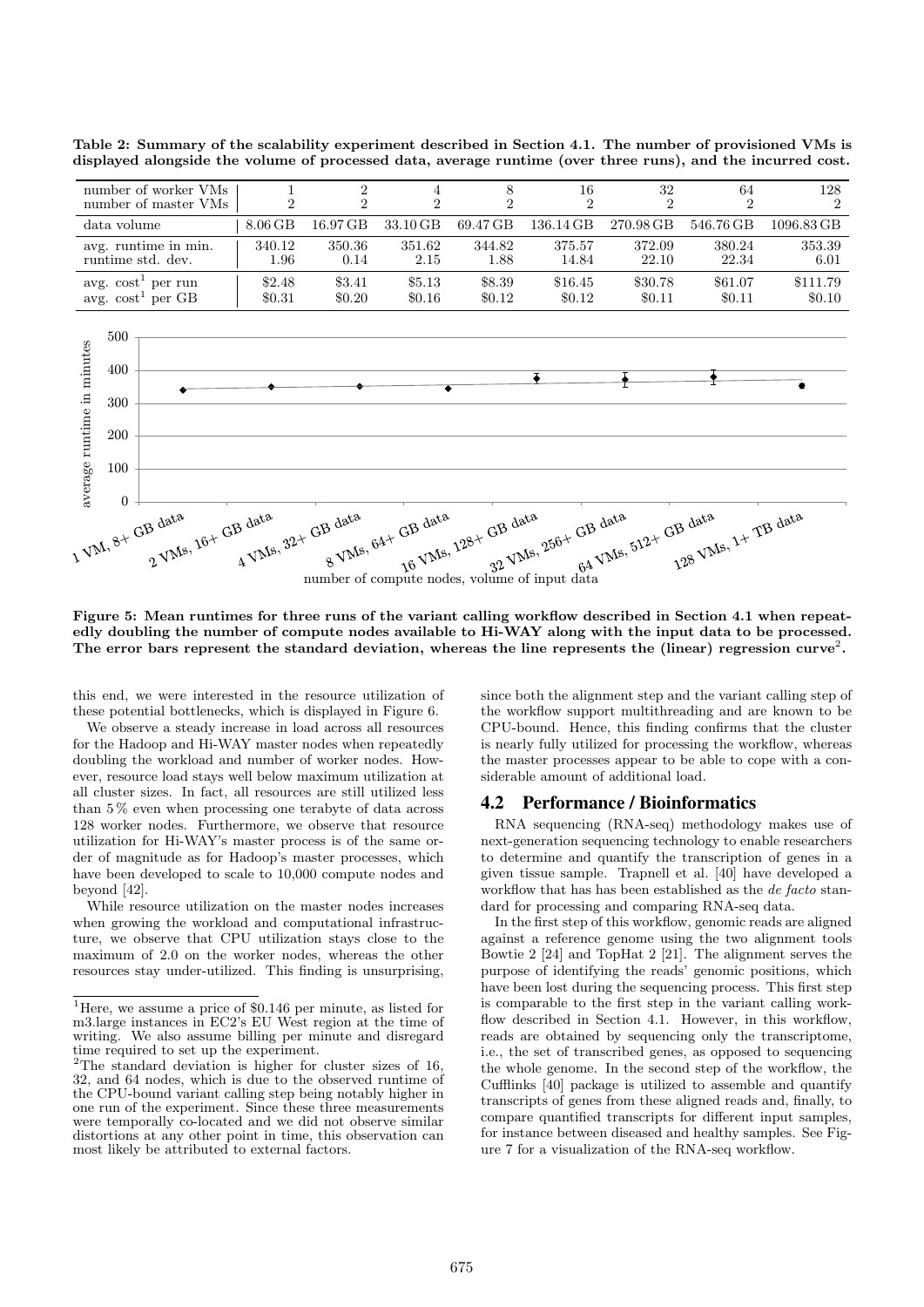

number of compute nodes, volume of input data

Figure 6: Resource utilization (CPU load, I/O utilization, and network throughput) of virtual machines hosting the Hadoop master processes, the Hi-WAY AM and a Hi-WAY worker process. Average values over the time of workflow execution and across experiment runs are shown along with their exponential regression curve. We observed the following peak values for worker nodes: 2.0 for CPU load (due to two virtual processing cores being available per machine), 1.0 for I/O utilization (since 1.0 corresponds to device saturation, i.e., 100 % of CPU time spent for I/O requests) and 109.35 MB per second for network throughput. Note the different scales for the master nodes on the left and the worker nodes on the right.

Wolfien et al. [46] implemented an extended version of this workflow in Galaxy, making it available through Galaxy's public workflow repository. Their implementation of the workflow, called TRAPLINE, compares two genomic samples. Since each of these two samples is expected to be available in triplicates and the majority of data processing tasks composing the workflow are arranged in sequential order, the workflow, without any manual alterations, has a degree of parallelism of six across most of its parts.

We executed the TRAPLINE workflow on virtual clusters of Amazon's EC2 consisting of compute nodes of type c3.2xlarge. Each of these nodes provides eight virtual processing cores, 15 gigabytes of main memory and 160 gigabytes of local SSD storage. Due to the workflow's degree of parallelism of six, we ran the workflow on clusters of sizes one up to six. For each cluster size, we executed this Galaxy workflow five times on Hi-WAY, comparing the average runtime against an execution on Galaxy CloudMan. Each run was launched in its own cluster, set up in Amazon's US East (North Virginia) region.

As workflow input data, we used RNA-seq data of young versus aged mice, obtained from the Gene Expression Omnibus (GEO) repository<sup>3</sup>, amounting to more than ten gigabytes in total. We set up Hi-WAY using Karamel [1] and CloudMan using its Cloud Launch web application. Default parameters were left unchanged. However, since several tasks in TRAPLINE require large amounts of memory, we configured both Hi-WAY as well as CloudMan's default underlying distributed resource manager, Slurm, to only allow execution of a single task per worker node at any time. Omitting this configuration would lead either of the two systems to run out of memory at some point during workflow execution. The results of executing the TRAPLINE workflow on both Hi-WAY and Galaxy CloudMan are displayed in Figure 8. Across all of the tested cluster sizes, we observed that Hi-WAY outperformed Galaxy CloudMan by at least 25 %. These differences were found to be significant by means of a one-sample  $t$ -test (p-values of 0.000127 and lower).

The observed difference in performance is most notable in the computationally costly TopHat2 step, which makes heavy use of multithreading and generates large amounts of intermediate files. Therefore, this finding can be attributed to Hi-WAY utilizing the worker node's transient local SSD storage, since both HDFS as well as the storage of YARN containers reside on the local file system. Conversely, Galaxy CloudMan stores all of its data on an Amazon Elastic Block Store (EBS) volume, a persistent drive that is accessed over the network and shared among all compute nodes<sup>4</sup>.

<sup>3</sup> series GSE62762, samples GSM15330[14|15|16|45|46|47]

 ${}^{4}\mathrm{While}$  EBS continues to be CloudMan's default storage option, a recent update has introduced support for using transient storage instead.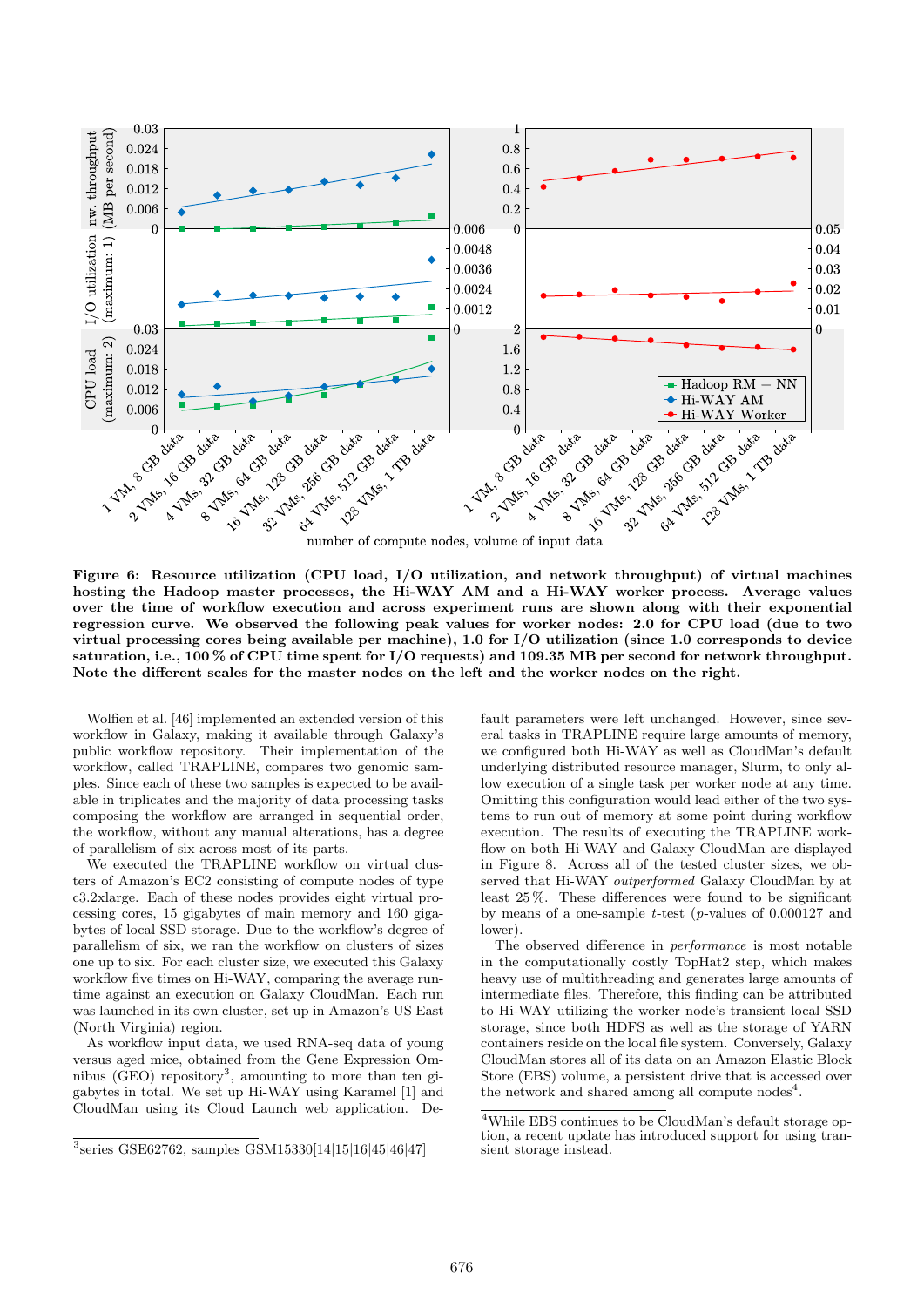

Figure 7: The RNA sequencing workflow described in Section 4.2. Genomic reads, the output of whole transcriptome sequencing, are aligned against a reference genome. Transcribed genes are then determined and quantified based on these alignments. Finally, transcription is compared between samples.

Apart from the observed gap in performance, it is important to point out that Galaxy CloudMan only supports the automated setup of virtual clusters of up to 20 nodes. Compared to Hi-WAY, it therefore only provides very limited scalability. We conclude that Hi-WAY leverages the strengths of Galaxy, which lie in its intuitive means of workflow design and vast number of supported tools, by providing a more performant, flexible, and scalable alternative to Galaxy CloudMan for executing data-intensive Galaxy workflows with a high degree of parallelism.

## 4.3 Adaptive Scheduling / Astronomy

To underline the benefits of adaptive scheduling on heterogeneous computational infrastructures, an additional experiment was performed in which we generated a Pegasus DAX workflow using the Montage toolkit [7]. The resulting workflow assembles a 0.25 degree mosaic image of the Omega Nebula. It comprises a number of steps in which images obtained from telescopic readings are projected onto a common plane, analyzed for overlapping regions, cleaned from background radiation noise and finally merged into a mosaic.

The Montage toolkit can be used to generate workflows with very large number of tasks by increasing the degree value. However, the degree of 0.25 used in this experiment resulted in a comparably small workflow with a maximum



Figure 8: Average runtime of executing the RNAseq workflow described in Section 4.2 on Hi-WAY and Galaxy CloudMan. The number of EC2 compute nodes of type c3.2xlarge was increased from one up to six. Note that both axes are in logarithmic scale.

degree of parallelism of eleven during the image projection and background radiation correction phases of the workflow. In the experiment, this workflow was repeatedly executed on a Hi-WAY installation set up on a virtual cluster in the EU West (Ireland) region of Amazon's EC2. The cluster comprised a single master node as well as eleven worker nodes to match the workflow's degree of parallelism. Similar to the scalability experiment in Section 4.1, all of the provisioned virtual machines were of type m3.large.

To simulate a heterogeneous and potentially shared computational infrastructure, synthetic load was introduced on these machines by means of the Linux tool stress. To this end, only one worker machine was left unperturbed, whereas five worker machines were taxed with increasingly many CPU-bound processes and five other machines were impaired by launching increasingly many (in both cases 1, 4, 16, 64, and 256) processes writing data to the local disk.

A single run of the experiment, of which 80 were conducted in total, encompassed (i) running the Montage workflow once using a FCFS scheduling policy, which served as a baseline to compare against, and (ii) running the workflow 20 times consecutively using the HEFT scheduler. In the process of these consecutive runs, larger and larger amounts of provenance data became available over time as a consequence of prior workflow executions. Hence, workflow executions using the HEFT scheduler were provided with increasingly comprehensive runtime estimates. Between iterations however, all provenance data was removed.

The results of this experiment are illustrated in Figure 9. Evidently, the performance of HEFT scheduling improves with more and more provenance data becoming available. Employing HEFT scheduling in the absence of any available provenance data results in subpar performance compared to FCFS scheduling. This is due to HEFT being a static scheduling policy, which entails that task assignments are fixed, even if one worker node still has many tasks to run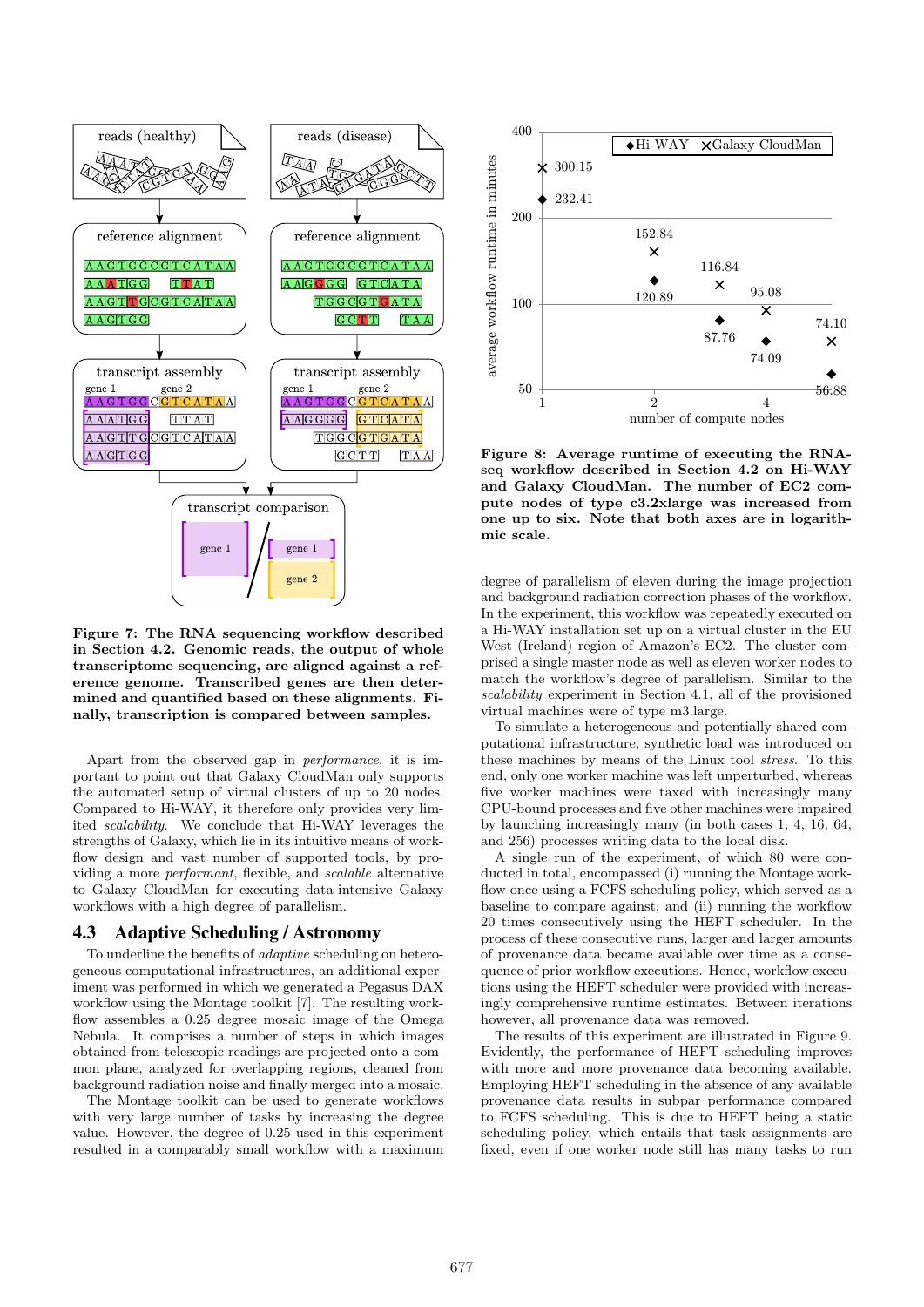while another, possibly more performant worker node is idle.

However, with a single prior workflow run, HEFT already outperforms FCFS scheduling significantly (two-sample ttest, p-value of 0.033). The next significant performance gain can then be observed between ten and eleven prior workflow execution (two-sample t-test, p-value of  $6.22 \cdot 10^{-7}$ ). At this point, any task composing the workflow, even the ones that are only executed once per workflow run, have been executed on all eleven worker nodes at least once. Hence, runtime estimates are complete and scheduling is no longer driven by the need to test additional task-machineassignments. Note that this also leads to more stable workflow runtimes, which is reflected in a major reduction of the standard deviation of runtime. We argue that the observed performance gains of HEFT over baseline FCFS scheduling emphasize the importance of and potential for adaptive scheduling in distributed scientific workflow execution.



Figure 9: Median runtime of executing Montage on a heterogeneous infrastructure when using HEFT scheduling and increasing the number of previous workflow runs and thus the amount of available provenance data. The error bars represent the standard deviation.

# 5. CONCLUSION AND FUTURE WORK

In this paper, we presented Hi-WAY, an application master for executing arbitrary scientific workflows on top of Hadoop YARN. Hi-WAY's core features are a multilingual workflow language interface, support for *iterative* workflow structures, adaptive scheduling policies optimizing performance, tools to provide *reproducibility* of experiments, and, by employing Hadoop for resource management and storage, scalability. We described Hi-WAY's interface with YARN as well as its architecture, which is built around the aforementioned concepts. We then outlined four experiments, in which real-life workflows from different domains were executed on different computational infrastructures comprising up to 128 worker machines.

As future work, we intend to further harness the statistics on resource utilization provided by Hi-WAY's Provenance Manager. Currently, the containers requested by Hi-WAY and provided by YARN all share an identical configuration, i.e., they all have the same amounts of virtual processing cores and memory. This can lead to under-utilization of resources, since some tasks might not be able to put all of the

provided resources to use. To this end, we intend to extend Hi-WAY with a mode of operation, in which containers are custom-tailored to the tasks that are to be executed.

## Funding

Marc Bux and Jörgen Brandt were funded by the EU project BiobankCloud. We also acknowledge funding by the DFG graduate school SOAMED and support by an AWS in Education Grant award.

#### References

- [1] Karamel. http://www.karamel.io.
- [2] Opscode Chef. https://www.chef.io.
- [3] E. Afgan et al. Galaxy CloudMan: Delivering Cloud Compute Clusters. BMC Bioinformatics, 11(Suppl 12):S4, 2010.
- [4] M. Albrecht, P. Donnelly, P. Bui, and D. Thain. Makeflow: A Portable Abstraction for Data Intensive Computing on Clusters, Clouds, and Grids. SWEET Workshop, 2012.
- [5] A. Alexandrov et al. The Stratosphere Platform for Big Data Analytics. VLDBJ, 23(6):939–964, 2014.
- [6] P. Amstutz et al. Common Workflow Language, v1.0. Figshare, 2016.
- [7] G. B. Berriman et al. Montage: A Grid-Enabled Engine for Delivering Custom Science-Grade Mosaics on Demand. SPIE Astronomical Telescopes + Instrumentation, 5493:221–232, 2004.
- [8] J. Brandt, M. Bux, and U. Leser. Cuneiform: A Functional Language for Large Scale Scientific Data Analysis. Workshops of the EDBT/ICDT, 1330:17–26, 2015.
- [9] M. Bux et al. Saasfee: Scalable Scientific Workflow Execution Engine. PVLDB, 8(12):1892–1895, 2015.
- [10] M. Bux and U. Leser. Parallelization in Scientific Workflow Management Systems. arXiv preprint, arXiv:1303.7195, 2013.
- [11] S. Cohen-Boulakia and U. Leser. Search, Adapt, and Reuse: The Future of Scientific Workflows. SIGMOD Record, 40(2):6–16, 2011.
- [12] S. B. Davidson and J. Freire. Provenance and Scientific Workflows: Challenges and Opportunities. SIGMOD Conference, 2008.
- [13] E. Deelman et al. Pegasus, a Workflow Management System for Large-Scale Science. Future Generation Computer Systems, 46:17–35, 2015.
- [14] P. Di Tommaso et al. The Impact of Docker Containers on the Performance of Genomic Pipelines. PeerJ, 3:e1273, 2015.
- [15] Y. Gil et al. Examining the Challenges of Scientific Workflows. Computer, 40(12):26–34, 2007.
- [16] C. Goble and D. de Roure. myExperiment: Social Networking for Workflow-Using e-Scientists. WORKS Workshop, 2007.